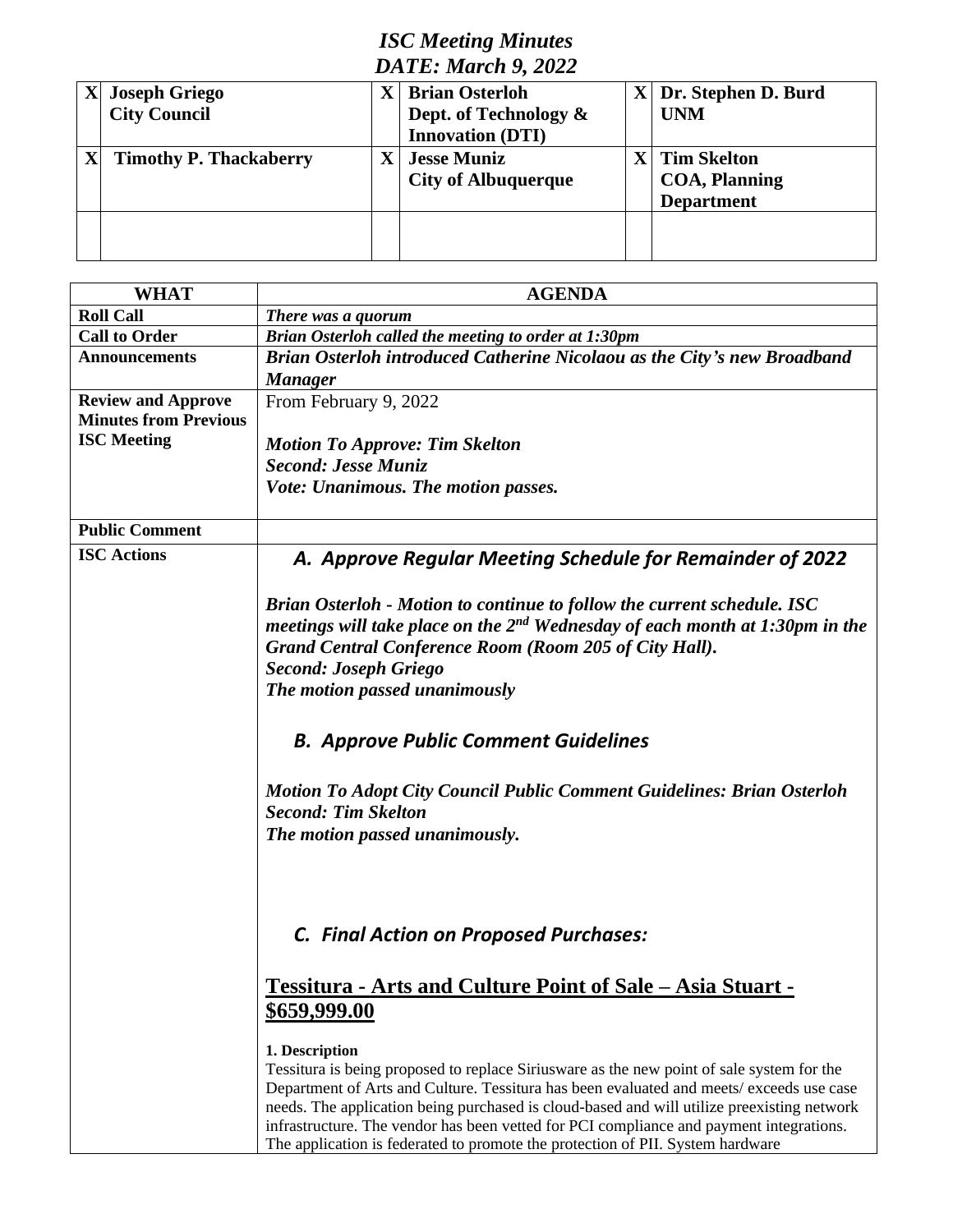requirements fall in line with other city POS terminal standards. Tessitura has been developed over 20 years to serve arts organizations specifically. Arts and Culture are in agreement that this is the product of choice.

#### **2. Business Case / Justification**

Arts and Culture are utilizing an antiquated point of sale system. An RFP was released for the replacement and the responders were all deemed non-response. Resulting from that, we selected this application that fits/ meets all requirements of RFP and beyond.

**3. Maintenance, Training and Other Associated Costs** 

\$132,000 per year over 5 years - Arts and Culture has also put aside funds to support the purchase of hardware and upgrade any necessary infrastructure

**4. Impact to City / Dept Resources**  Treasury, DTI, Arts and Culture

*Motion To Approve: Tim Skelton Second: Jesse Muniz The motion passed unanimously*

# **Oracle Databases to Cloud – Mark Leech**

• **Mythics - Oracle PAAS and IAAS Credits- \$200,000.00**

#### **1. Description**

Credit usage to cover initial migration from Oracle Data Appliance to Oracle Cloud Infrastructure.

#### **2. Business Case / Justification**

The existing Oracle Data Appliance (ODA) is reaching the end of its useful life. In consultation with Oracle, DTI will be moving into the Oracle Cloud Infrastructure (OCI) instead of directly replacing the ODA. This request covers the services required to move core/critical databases and set up OCI infrastructure to meet the City's goals.

**3. Maintenance, Training and Other Associated Costs** 

n/a

**4. Impact to City / Dept Resources**  n/a

### • **OCI - Astute Professional/Technical - \$250,000.00**

#### **1. Description**

Professional/technical services required to migrate core databases from Oracle Data Appliance to Oracle Cloud Infrastructure.

#### **2. Business Case / Justification**

The existing Oracle Data Appliance (ODA) is reaching the end of its useful life. In consultation with Oracle, DTI will be moving into the Oracle Cloud Infrastructure (OCI) instead of directly replacing the ODA. This request covers the services required to move core/critical databases and set up OCI infrastructure to meet the City's goals.

**3. Maintenance, Training and Other Associated Costs** 

n/a

**4. Impact to City / Dept Resources**  n/a

*Motion To Approve: Joseph Griego Second: Tim Skelton The motion passed unanimously*

**VEEAM Backup System – Mark Leech - \$600,000.00 1. Description**  Replace existing backup system with Veeam system. **2. Business Case / Justification**  The current backup solution has reached its manufacturer's stated end of life. More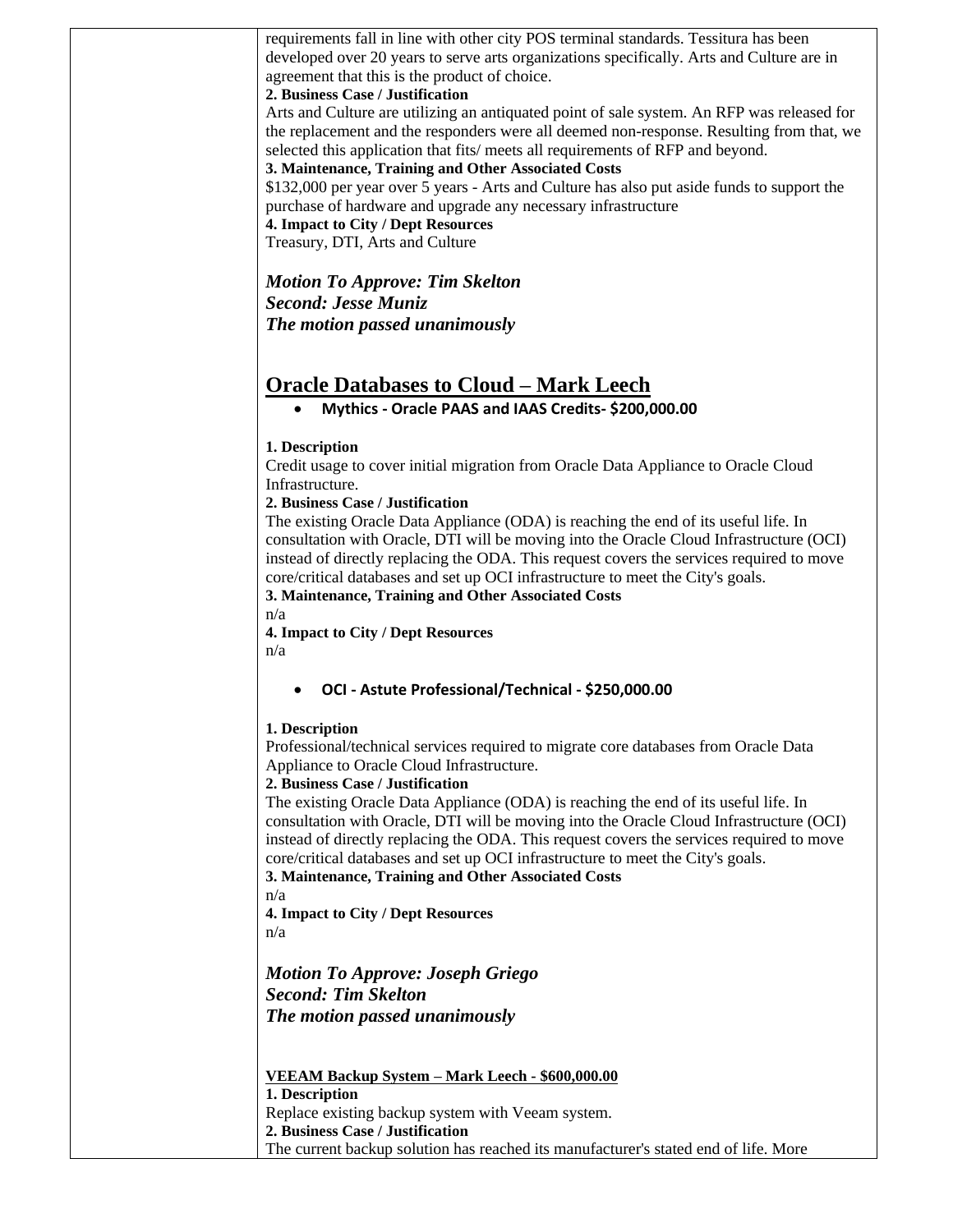importantly, the backup requirements of the City have now far outstripped the capabilities of the existing system in terms of technology, security, and process (e.g. ransomware detection). This project will: \* Replace the existing backup solution with a hybrid, cloud/dual on-premise solution (90 days on premise) \* Review and optimize City backup processes (e.g. make sure that the right data is being backed up with the correct frequency to the correct location) \*Allow the City to prepare for O365 document lifecycle management by providing for an initial max of 500 accounts \* Prepare the City to move all backups to the cloud within the next 5 yrs

#### **3. Maintenance, Training and Other Associated Costs**

Additional data AWS charges are estimated at up to \$100k annually when at full capacity. However, this is volume-based and will be a slow ramp up over time.

#### **4. Impact to City / Dept Resources**

Replace backup system. This may improve nightly schedules and availability. Some impact on external network traffic

*Motion To Approve: Brian Osterloh Second: Tim Skelton The motion passed unanimously*

# *D. Final Action on Policies:*

# *Cybersecurity Policy*

*Motion To Approve with modification (remove word "directly" from scope section of policy): Jesse Muniz Second: Tim Skelton The motion passed unanimously.*

# *Enterprise Application and Software Policy*

*Motion To Approve with modification (add wording to include "enterprise applications and systems software" in the purpose section of the policy): Tim Skelton Second: Timothy Thackaberry The motion passed unanimously.*

# *Incident Reporting and Response Policy for Abuse Using Technology*

*Motion To Approve with modification (change wording from "misuse of" to "abuse using" in the first sentence of the policy section of the document): Brian Osterloh Second: Jesse Muniz The motion passed unanimously.*

### *Change Management Policy*

*Motion To Approve: Dr. Stephen Burd Second: Timothy Thackaberry The motion passed unanimously.*